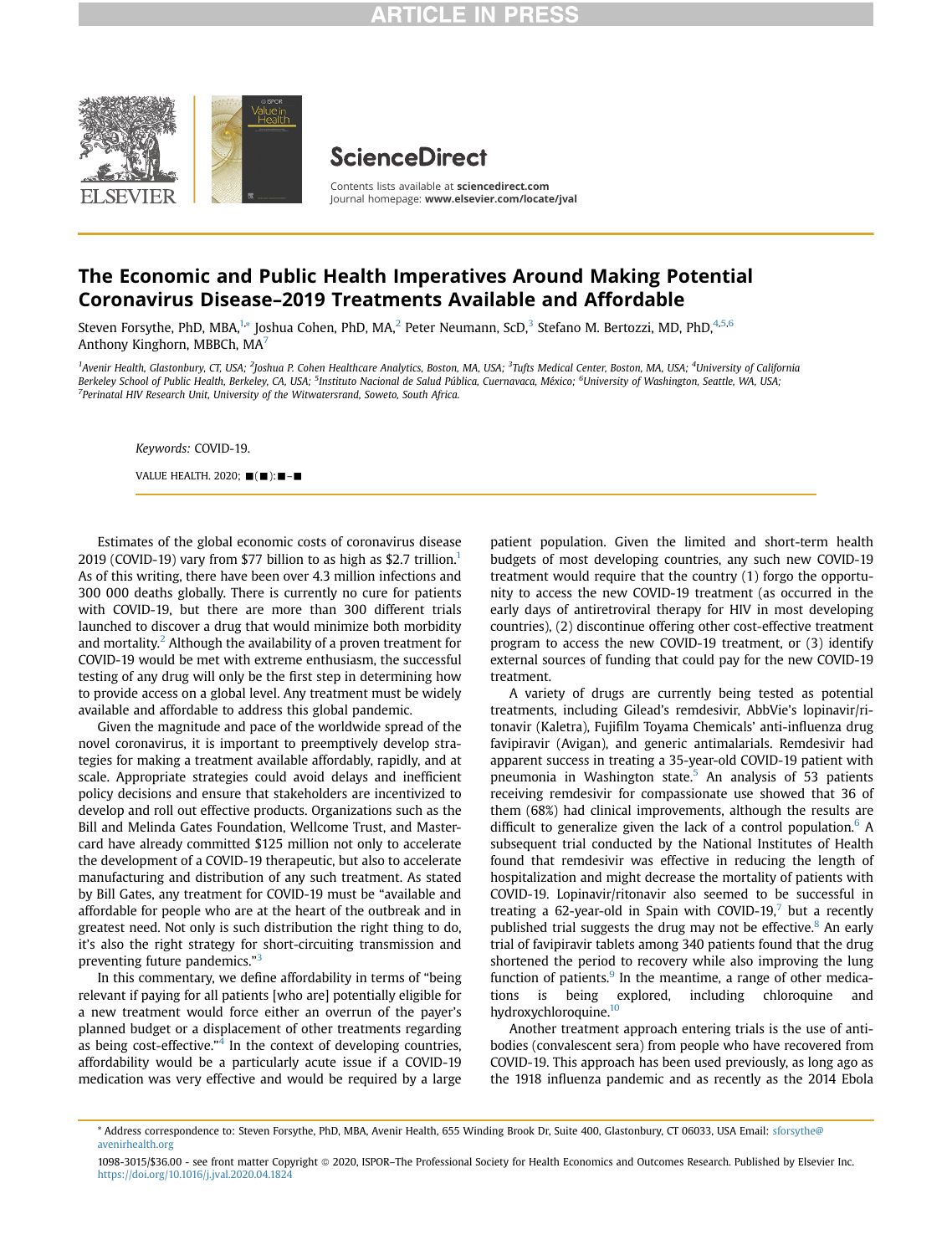**TICLE IN P** 

epidemic.<sup>11</sup> The use of convalescent sera is dependent on local availability of sophisticated blood banks with apheresis capacity. Countries that have experienced early epidemics could possibly scale up production, but it will always be a high-cost product. Even the production of monoclonal antibodies is inherently more expensive and more difficult to replicate, typically, than synthesis of small-molecule drugs.

A key question raised by national and international public health officials, as well as companies manufacturing these drugs, relates to the price(s) for a COVID-19 treatment that would be considered just, affordable, reasonable, and  $fair<sup>12</sup>$  Proactive consideration of the question could affect the speed, scale, and effectiveness of decisions and responses, as well as factors such as willingness to invest in research and development. An ideal approach would maximize value globally, assure equity in access to treatment, and focus on those who are worse off. $^{13}$ 

The example of human immunodeficiency virus (HIV)/acquired immunodeficiency syndrome (AIDS) medications illustrates the challenges when a new treatment is discovered and launched, but there is no strategy for making it affordable in the countries most in need. Antiretroviral therapy was found to be a highly effective treatment for people living with HIV in 1996. Nevertheless, at prices of \$10 000 to \$15 000 per patient per year, it was unaffordable in African countries, where most infections were occurring. Antiretroviral therapy only became available in most African countries in 2002 (the launch of the Global Fund to Fight AIDS, Tuberculosis and Malaria) and 2003 (the start of the President's Emergency Plan for AIDS Relief). As a result, more than 5 years were lost because treatment was largely limited to developed countries[.14](#page-3-13) Millions died as a result of an inability to provide affordable treatment during this time. This tragic lesson could be sadly relevant for any COVID-19 medication if affordability is not addressed immediately.

In the case of COVID-19, there is great uncertainty about the potential pricing of any treatment. Oppenheimer analyst Hartaj Singh has projected a price of \$50 to \$100 per patient if remdesivir is successful.<sup>[15](#page-3-14)</sup> Financial analysts from Morgan Stanley estimated that remdesivir could be sold for  $$260$  per patient.<sup>[16](#page-4-0)</sup> RBC Capital Markets has indicated that Gilead could charge between \$900 and \$1000 per patient treated if remdesivir is proven to be effective.<sup>17</sup> Michael Yee from Jefferies' has proposed that Gilead could charge between \$1000 and \$5000 for a round of treatment, again assuming that the drug is effective.<sup>18</sup> These estimates are willingness-to-pay estimates, based on a relatively free market, such as the United States. They are unlikely to be acceptable for most markets outside the United States where prices are often negotiated with a national health authority.

Any manufacturer of an effective COVID-19 therapeutic is likely to adopt a differentiated pricing model, both to maximize their reach as well as profits, though some drug makers may launch treatments on a not-for-profit basis. The lowest prices would presumably be charged to low- and middle-income countries (eg, Ethiopia, Malaysia, Pakistan, South Africa, Guatemala, and Kenya). Moderate prices would be charged in higher-income countries with strictly regulated markets (eg, Japan, South Korea, United Kingdom, France, and Germany). The highest prices would probably be charged in high-income countries with relatively unregulated markets (eg, United States).

Ultimately defining what the value of any treatment is will depend on several factors [\(Table 1](#page-2-0)). The first and most critical factor relates to the drug's effectiveness and safety. Even if the drug is effective, it may turn out to be effective only for certain subgroups of patients (eg, the most severely ill), and not recommended for all infected individuals. In addition, a drug may not only be useful for treating an individual infected with COVID-19,

but also in preventing new infections. By reducing viral levels in body fluids, treatment may prevent secondary COVID-19 infections. In addition, it might be feasible to use the drug prophylactically to prevent new infections. This would make treatment especially desirable from a public health perspective.

Price will also be influenced by the manufacturer's market power. There is already a highly competitive race for an effective treatment, with each manufacturer trying to be the first to demonstrate effectiveness and to have their product widely available and patented. If multiple manufacturers can demonstrate successful treatments, there will be a downward pressure on prices, while if there is only 1 successful candidate, the resulting price will likely remain high. There is also the potential for alternatives to treatment such as a vaccine, which could limit the need, and thus the value, of any treatment.

The type of treatment will also play a role in how much countries are able and willing to pay and how much producers will charge. For example, a medication only available as an intravenous injection and requiring hospitalization is likely to be priced differently than an outpatient oral medication. The price of any medication will also be influenced by the cost of manufacturing, including the cost of creating production capacity at scale, the investment in research and development, and the ability of any company to develop the supply chain needed for wide distribution (if that company does not already have such a supply chain) across countries, as well as opportunities for licensing drugs.

From a public health perspective, there will be a large demand for any effective treatment, for both immediate care and for the purpose of stockpiling medications for future outbreaks. Despite the significant public pressure to access any effective treatment, all countries have limits in their ability to purchase any single treatment. Most African countries, for example, have very constrained healthcare budgets. Thus far, they have suffered relatively limited impact from COVID-19. Nevertheless, this could change rapidly with particularly disastrously consequences.

It will also be important to analyze the cost-effectiveness of any new drug from a longer-term and societal perspective. Compared to competing health interventions, the drug might have high costs relative to its effectiveness, making it difficult to prioritize allocating scarce health budgets to the drug, if its price does not fall.

It is also important to distinguish between the price a drug may command on the open market and the out-of-pocket costs of insured patients (or uninsured patients who get subsidies from the government). In the United States, Health and Human Services Secretary Alex Azar has indicated there would not be any price controls per se.<sup>[19](#page-4-3)</sup> Nevertheless, the government may ensure affordability by subsidizing costs (for both insured and uninsured patients), particularly if use of the treatment by more individuals creates externalities in broader social benefits from reducing the spread or impact of illness.

In the event of a very severe, sustained epidemic, there will be pressure for the government, insurers, and manufacturers to agree on volumes, prices, and licenses to other manufacturers, including generic formulations, to create more certainty and capacity for rapidly scaling up access to the drug. In several low- and middleincome countries, marginal cost pricing is used, which sets prices close to the cost of production. Furthermore, countries such as Brazil have already established a precedent by using the threat of compulsory licensing of antiretroviral drugs for treating patients with HIV to increase affordable  $\arccos$ <sup>20</sup>

The United Kingdom's experience with oseltamivir (Tamiflu) illustrates that governments need to carefully consider factors in making large-scale procurement decisions. Between 2006 and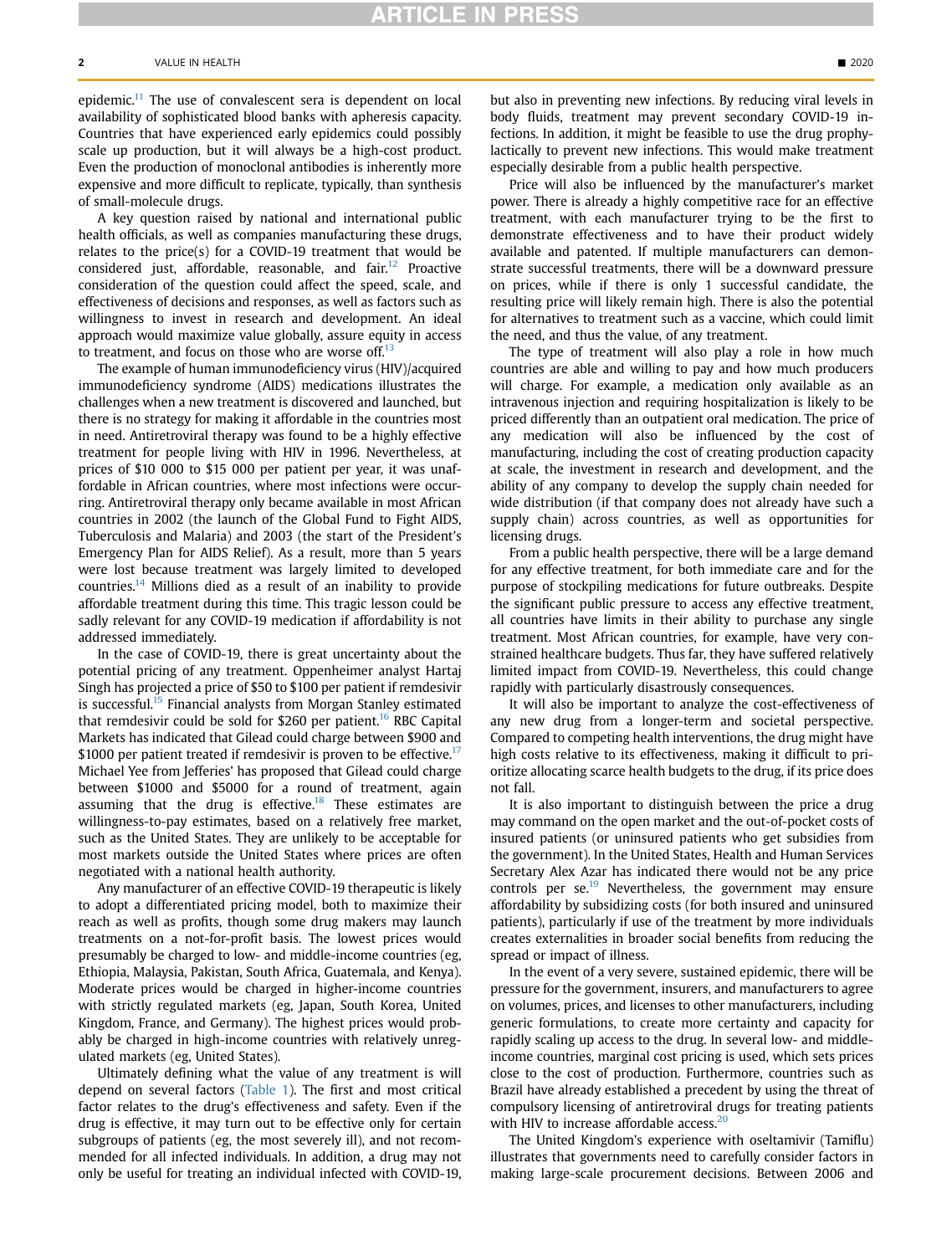## <span id="page-2-0"></span>Table 1. Factors influencing the value of any potential treatment.

| <b>Factor</b>                                        | <b>Public health perspective</b>                                                                                                                                                                                                                                                         | <b>Manufacturer perspective</b>                                                                                                                                                              |
|------------------------------------------------------|------------------------------------------------------------------------------------------------------------------------------------------------------------------------------------------------------------------------------------------------------------------------------------------|----------------------------------------------------------------------------------------------------------------------------------------------------------------------------------------------|
| Drug characteristics                                 |                                                                                                                                                                                                                                                                                          |                                                                                                                                                                                              |
| Treatment effectiveness                              | A therapeutic with significant health benefits,<br>in reduced morbidity and mortality, will have<br>greater value for consumers and for the<br>countries purchasing them.                                                                                                                | Manufacturers will be able to charge more<br>for a product with significant health benefits.                                                                                                 |
| Speed to market                                      | The speed at which a treatment becomes<br>available is essential, because the costs of<br>illness can increase rapidly as the infectious<br>disease spreads.                                                                                                                             | Manufacturers will also want to deliver their<br>product quickly to become the standard of<br>care and to make it more difficult for<br>competitors to take market share.                    |
| Economies of scale                                   | Countries will want to benefit from<br>economies of scale, especially those<br>countries with a large population and/or a<br>high prevalence of COVID-19. Similarly, if<br>there was pooled purchasing at a global or<br>intercountry level, countries could negotiate<br>a lower price. | Initially rapid scale-up can be costly, resulting<br>in lower margins. Nevertheless, as<br>production expands, the cost of producing<br>the treatment should decline.                        |
| Drug route                                           | There may be less demand for a drug that<br>requires injection rather than oral<br>administration, if there are health system<br>capacity constraints.                                                                                                                                   | Manufacturers will prefer a product that<br>could be administered to the largest number<br>of people possible.                                                                               |
| Epidemiology                                         |                                                                                                                                                                                                                                                                                          |                                                                                                                                                                                              |
| Severity                                             | Medications that are used to treat more<br>severe illnesses would have greater value<br>than a medication that addresses more mild<br>illnesses.                                                                                                                                         | Manufacturers who treat diseases that are<br>more severe are likely to be able to charge<br>more for the medication.                                                                         |
| Infectivity                                          | A more infectious or more pathogenic<br>organism makes it more important to have<br>widespread, rapid access to treatment.<br>A treatment that also reduces infectivity will<br>also have a higher value to society.                                                                     | A manufacturer is likely to be able to charge<br>higher unit costs for a therapeutic agent that<br>provides preventive as well as therapeutic<br>characteristics.                            |
| Scale of demand                                      | Larger-scale demand will pose more<br>challenges of affordability. As the number of<br>people needing treatment increases, the<br>overall price tag becomes higher.                                                                                                                      | Manufacturers are likely to be willing to<br>negotiate lower prices as countries commit<br>to larger and longer-term purchases,<br>including the purchase of stockpiles of the<br>drug.      |
| Likelihood of<br>multiyear outbreaks                 | Countries may wish to negotiate lower prices<br>and possibly longer contracts if they are<br>planning to purchase stockpiles of<br>medications for future use.                                                                                                                           | Manufacturers may have less need to recoup<br>their investment costs immediately if the<br>demand is going to continue in the future,<br>especially if herd immunity effects are<br>limited. |
| Potential for a vaccine<br>or alternative treatments | Countries may not be willing to pay higher<br>unit prices for treatment in the short run if a<br>vaccine or alternative is imminent or already<br>available.                                                                                                                             | Manufacturers may try to increase short-<br>term prices if they do not expect long-term<br>demand for their products.                                                                        |
| Economic parameters                                  |                                                                                                                                                                                                                                                                                          |                                                                                                                                                                                              |
| Market share                                         | As countries can choose from alternative<br>treatment approaches, they will have greater<br>ability to negotiate lower prices.                                                                                                                                                           | Manufacturers will be limited in their ability<br>to charge higher prices if multiple products<br>are approved at the same time.                                                             |
| Cost-effectiveness and<br>cost-benefit of treatment  | The greater the cost-effectiveness of any<br>treatment (including benefits from<br>reductions in both morbidity and mortality),<br>the more a country may value that<br>treatment.                                                                                                       | A manufacturer with a highly cost-effective<br>product will be able to charge more for that<br>product. On the other hand, products with<br>smaller benefits will not be priced as highly.   |
| Health financing system                              | Larger countries and those with strictly<br>regulated or centralized purchasing<br>mechanisms would have greater negotiating<br>power to reduce the price of any therapeutic.                                                                                                            | Manufacturers may target their sales, at least<br>initially, to countries where purchases tend to<br>be less regulated and ability and willingness<br>to pay is higher (eg, United States).  |
| Economic status<br>of countries                      | Lower-income countries are likely to have<br>less ability to pay for a treatment, particularly<br>if it also requires other significant healthcare<br>costs. Thus, lower-income countries will<br>require discounted prices of products.                                                 | Manufacturers can benefit from differential<br>pricing, charging higher prices in high-income<br>countries and lower prices in low-income<br>countries.                                      |
|                                                      |                                                                                                                                                                                                                                                                                          |                                                                                                                                                                                              |

 $-3$ 

continued on next page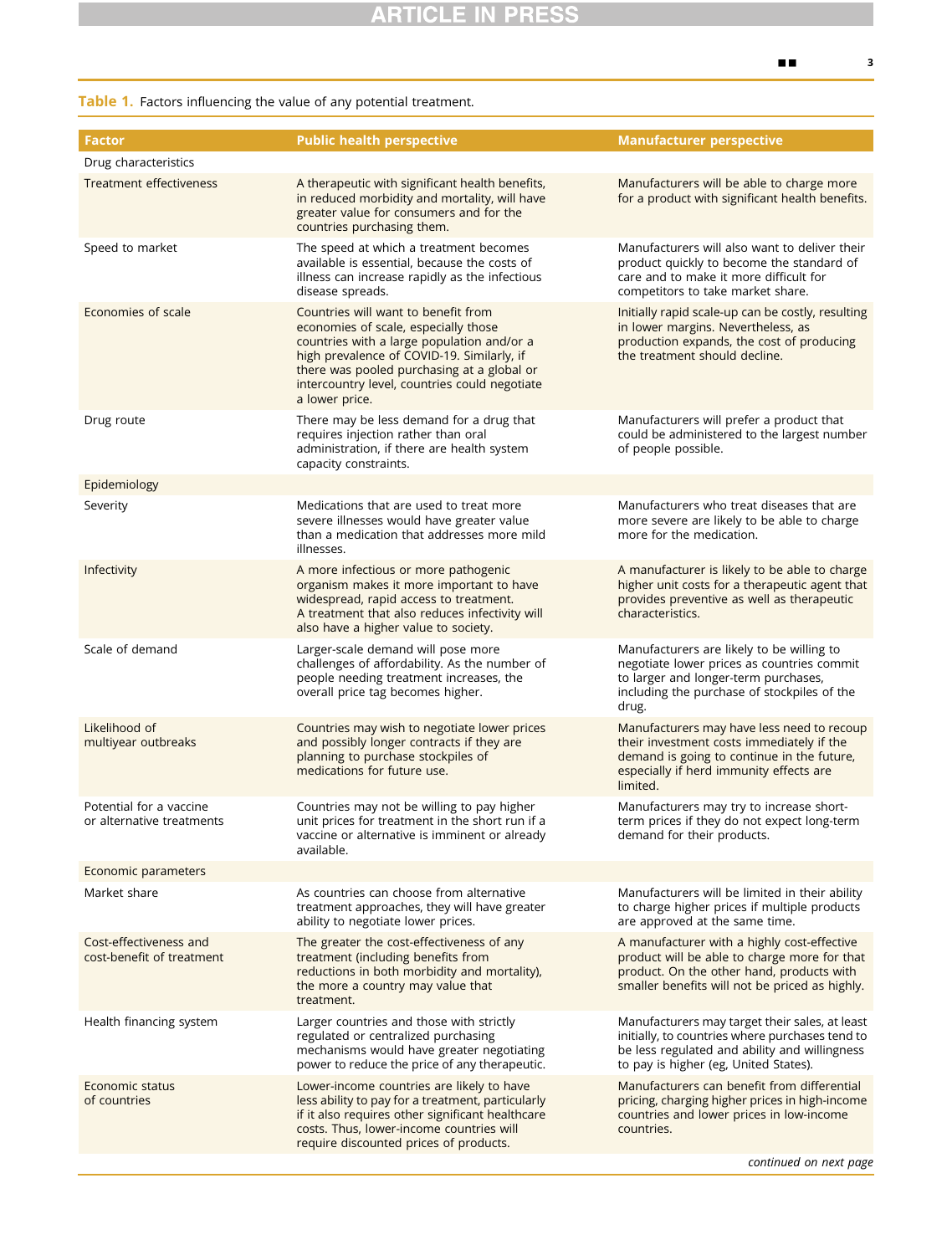## Table 1. Continued

| Factor                           | <b>Public health perspective</b>                                                                                                                                                                                                                         | <b>Manufacturer perspective</b>                                                                                                                                                                                                  |
|----------------------------------|----------------------------------------------------------------------------------------------------------------------------------------------------------------------------------------------------------------------------------------------------------|----------------------------------------------------------------------------------------------------------------------------------------------------------------------------------------------------------------------------------|
| Social and political imperatives |                                                                                                                                                                                                                                                          |                                                                                                                                                                                                                                  |
| Disease burden                   | As total mortality and morbidity rise in a<br>country, the ability of the country to pay per<br>course of treatment would decline, since the<br>number of people needing the treatment<br>would represent a significant commitment by<br>the government. | Suppliers will face political pressure to deliver<br>as quickly and affordably as possible,<br>particularly as potential patients go<br>untreated. Increased volume may<br>compensate for reduced margins per dose or<br>course. |
| Public<br>relations/advocacy     | Countries may encourage advocacy to laud<br>suppliers who are viewed as prioritizing the<br>public good while shaming suppliers who are<br>viewed as taking advantage of a global crisis.                                                                | A manufacturer may view the launch of a<br>new drug as perilous given the potential<br>positive or negative perception of that<br>company. Any perception of price gouging<br>could significantly damage their reputation.       |

COVID-19 indicates coronavirus disease 2019.

2013, the government bought large volumes of oseltamivir at a total negotiated price of \$685 million, in preparation for a flu pandemic. $^{21}$  Nevertheless, the procurement of oseltamivir generated some controversy, because much of the large stockpile was never used, and it was unclear if the effectiveness and costeffectiveness of oseltamivir was adequate to justify the cost.

Ideally, there would be a global mechanism that would simultaneously incentivize rapid development of treatments for COVID-19 and ensure very rapid and affordable access for the world's population. This will require compensating successful innovation and simultaneously unleashing global generic manufacturing capacity. Much has been written about these types of mechanisms. They typically resemble a large prize that is awarded to the innovator in exchange for the intellectual property rights (at least for low- and middle-income countries). For a pandemic of this sort, it might well be more efficient for the access to be universal, with set global prices (that would presumably be different depending on the wealth of the country) obviating the need for country-specific negotiations. There would be a clear role for a multilateral agency such as the World Health Organization or the World Bank to play.

The complexity of such approaches lies in who is eligible for the prize and how the terms are set. For example, if the prize defines eligibility as a COVID-19 therapeutic that reduces mortality by 50% or more and costs less than \$200 per course of treatment and company A is the first to produce and demonstrate the efficacy of such a product, it would win the prize. If a month later company B introduces a second drug that reduces mortality by 80%, would it also be eligible for the prize? What about company C that produces a drug that is also 50% effective, but costs 1/10th of the cost of company A's drug to produce? Now is the time to contemplate and define these parameters and for countries to immediately commit to a fund that would administer the prizes and negotiate global prices for any treatment.

In conclusion, it is imperative to develop economic scenarios and to assess now how best to assure sustainability, analogous to the way epidemiologists are creating epidemiologic scenarios based on various assumptions about the future. Economic scenarios must consider the characteristics of the potential therapeutics. In each scenario, economists should evaluate methods to incentivize or require manufacturers and donors to invest in developing and providing equitable and affordable access to treatments. Economists should also assess the cost-effectiveness associated with different therapeutics, to inform decision making by national and international policy makers regarding allocation of scarce resources. At the same time, policy makers should

be informed of various ways to make treatments more affordable, including methods for using compulsory licensing, generics, and consolidated national/regional/global purchasing.

Ultimately, the world cannot repeat the mistakes that were made in the early years of HIV/AIDS treatment. Having heavily affected countries excluded de facto from acquiring treatment due to unaffordable price structures is not an acceptable outcome. Economic planning is required to understand incentives, prices, willingness to pay, and cost-effectiveness so that decisions can be made that benefit the entire world when and if a treatment becomes available.

### REFERENCES

- <span id="page-3-0"></span>Evans D, Over M. The economic impact of COVID-19 in low- and middleincome countries. Center for Global Development. [https://www.cgdev.org/](https://www.cgdev.org/blog/economic-impact-covid-19-low-and-middle-income-countries) [blog/economic-impact-covid-19-low-and-middle-income-countries](https://www.cgdev.org/blog/economic-impact-covid-19-low-and-middle-income-countries). Accessed March 12, 2020.
- <span id="page-3-1"></span>2. Devlin H, Sample I. Hopes rise over experimental drug's effectiveness against coronavirus. The Guardian. [https://www.theguardian.com/world/2020/mar/1](https://www.theguardian.com/world/2020/mar/10/hopes-rise-over-experimental-drugs-effectiveness-against-coronavirus) [0/hopes-rise-over-experimental-drugs-effectiveness-against-coronavirus](https://www.theguardian.com/world/2020/mar/10/hopes-rise-over-experimental-drugs-effectiveness-against-coronavirus). Accessed March 11, 2020.
- <span id="page-3-2"></span>3. [Gates B. Responding to Covid-19](http://refhub.elsevier.com/S1098-3015(20)32049-0/sref3) — a once-in-a-century pandemic? N Engl J Med[. 2020;382\(18\):1677](http://refhub.elsevier.com/S1098-3015(20)32049-0/sref3)–1679.
- <span id="page-3-3"></span>[Danzon PM, Drummond MF, Towse A, Pauly MV. Objectives, budgets,](http://refhub.elsevier.com/S1098-3015(20)32049-0/sref4) thresholds, and opportunity costs—[a health economics approach: an ISPOR](http://refhub.elsevier.com/S1098-3015(20)32049-0/sref4) [Special Task Force Report \[4\].](http://refhub.elsevier.com/S1098-3015(20)32049-0/sref4) Value Health. 2018;21(2):140–145.
- <span id="page-3-4"></span>5. [Holshue ML, DeBolt C, Lindquist S, et al. First case of 2019 novel coronavirus](http://refhub.elsevier.com/S1098-3015(20)32049-0/sref5) [in the United States.](http://refhub.elsevier.com/S1098-3015(20)32049-0/sref5) N Engl J Med. 2020;382(10):929–936.
- <span id="page-3-5"></span>6. Grein J, Ohmagari N, Shin D, et al. Compassionate use of remdesivir for patients with severe Covid-19 [published online ahead of print April 10, 2020]. N Engl J Med. <https://doi.org/10.1056/NEJMoa2007016>.
- <span id="page-3-6"></span>7. Guell O. Un farmaco contra el side tiene exito en la cura del primer contagio por coronavirus. El Pais. [https://elpais.com/sociedad/2020-02-28/un](https://elpais.com/sociedad/2020-02-28/un-farmaco-contra-el-sida-tiene-exito-en-la-cura-del-primer-contagio-por-coronavirus.html)[farmaco-contra-el-sida-tiene-exito-en-la-cura-del-primer-contagio-por](https://elpais.com/sociedad/2020-02-28/un-farmaco-contra-el-sida-tiene-exito-en-la-cura-del-primer-contagio-por-coronavirus.html)[coronavirus.html.](https://elpais.com/sociedad/2020-02-28/un-farmaco-contra-el-sida-tiene-exito-en-la-cura-del-primer-contagio-por-coronavirus.html) Accessed March 18, 2020.
- <span id="page-3-7"></span>8. [Cao B, Wang Y, Wen D, et al. A trial of lopinavir-ritonavir in adults hospi](http://refhub.elsevier.com/S1098-3015(20)32049-0/sref8)[talized with severe Covid-19.](http://refhub.elsevier.com/S1098-3015(20)32049-0/sref8) N Engl J Med. 2020;382(19):1787–1799.
- <span id="page-3-8"></span>9. Inagaki K. Flu drug Avigan speeds up coronavirus recovery in early trials. Financial Times. [https://www.ft.com/content/1c6cbefc-6925-11ea-800d-da7](https://www.ft.com/content/1c6cbefc-6925-11ea-800d-da70cff6e4d3) [0cff6e4d3](https://www.ft.com/content/1c6cbefc-6925-11ea-800d-da70cff6e4d3). Accessed March 18, 2020.
- <span id="page-3-9"></span>10. [Touret F, de Lamballerie X. Of chloroquine and COVID-19.](http://refhub.elsevier.com/S1098-3015(20)32049-0/sref10) Antiviral Res. [2020;177:104762](http://refhub.elsevier.com/S1098-3015(20)32049-0/sref10).
- <span id="page-3-10"></span>11. [Casadevall A, Pirofski L. The convalescent sera option for containing COVID-](http://refhub.elsevier.com/S1098-3015(20)32049-0/sref11)19. [J Clinical Investigation](http://refhub.elsevier.com/S1098-3015(20)32049-0/sref11). 2020;130(4):1545–1548.
- <span id="page-3-11"></span>12. [Emanuel EJ. When is the price of a drug unjust? The average lifetime earn](http://refhub.elsevier.com/S1098-3015(20)32049-0/sref12)ings standard. [Health Aff \(Millwood\)](http://refhub.elsevier.com/S1098-3015(20)32049-0/sref12). 2019;38(4):604–612.
- <span id="page-3-12"></span>13. Emanuel EJ, Persad G, Upshur R, et al. Fair allocation of scarce medical resources in the time of Covid-19 [published online ahead of print March 23, 2020]. N Engl J Med. [https://doi.org/10.1056/NEJMsb2005114.](https://doi.org/10.1056/NEJMsb2005114)
- <span id="page-3-13"></span>14. [Forsythe SS, McGreevey W, Whiteside A, et al. Twenty years of antiretroviral](http://refhub.elsevier.com/S1098-3015(20)32049-0/sref14) [therapy for people living with HIV: global costs, health achievements, eco](http://refhub.elsevier.com/S1098-3015(20)32049-0/sref14)nomic benefits. [Health Aff \(Millwood\)](http://refhub.elsevier.com/S1098-3015(20)32049-0/sref14). 2019;38(7):1163–1172.
- <span id="page-3-14"></span>15. Sozzi B. Coronavirus vaccine could add billions in value to this one stock. Yahoo Finance. https://fi[nance.yahoo.com/news/coronavirus-vaccine](https://finance.yahoo.com/news/coronavirus-vaccine-could-add-billions-in-value-to-gilead-161233464.html)[could-add-billions-in-value-to-gilead-161233464.html.](https://finance.yahoo.com/news/coronavirus-vaccine-could-add-billions-in-value-to-gilead-161233464.html) Accessed March 4, 2020.